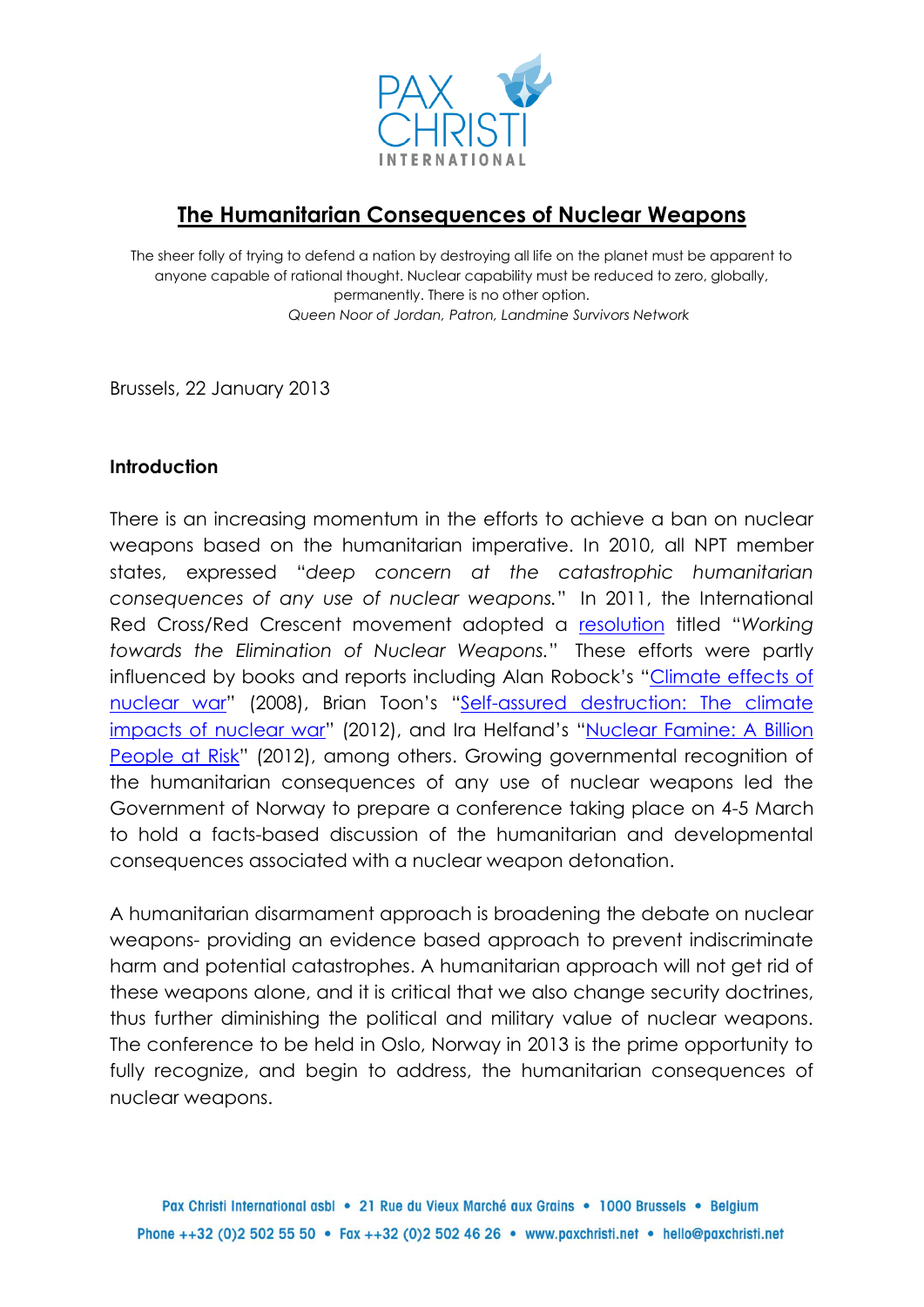

*Pax Christi International invites all Member Organisations to campaign for a ban on nuclear weapons. You are encouraged to join the [International](http://icanw.org/)  [Campaign to Abolish Nuclear Weapons \(ICAN\),](http://icanw.org/) as it is the civil society partner for the Oslo conference and has been immensely increasing its reach. You can also release statements and write letters of support to governments and other organisations. We urge you to take action to support the Oslo meeting of 2013 so that it is not simply another diplomatic meeting, but can result in a clear map to an end to nuclear weapons.*

## **A Brief History of Nuclear Weapons**

Throughout the 1930s, there was an upsurge in research being performed on nuclear weapons programmes. The US became increasingly nervous that Hitler's Germany would be the first to create an atomic weapon, thus massive amounts of money was poured into creating the first fissile weapon. The attack on Pearl Harbour in 1941 motivated the US to invest more time and money into military research, and by 1945 the Manhattan Project had produced enough plutonium to perform the first nuclear test. Less than a month later, the first atomic bomb was dropped on Hiroshima destroying two-thirds of the city and killing over one hundred thousand people.<sup>1</sup>

The Soviet Union tested their first atomic bomb in 1949, and the UK joined the scene in 1952. All three states developed hydrogen bombs, shortly followed by a temporary moratorium between the US and the Soviet Union to stop nuclear weapons testing. This moratorium did not last long, seeing as France declared itself the fourth nuclear nation in 1960 and the Soviet Union broke the moratorium in 1961.<sup>2</sup>

The Cuban Missile Crisis of the 1962 brought the world uncomfortably close to a nuclear war, and two short years later, China declared itself a nuclear state. These five original nuclear states continued nuclear testing through the 1990s. India and Pakistan tested their own nuclear weapons in 1998, followed by North Korea in 2006 and 2009. Israel is also

<sup>1</sup> <http://icanw.org/history>

**.** 

<sup>2</sup> <http://icanw.org/history>

Pax Christi International asbl • 21 Rue du Vieux Marché aux Grains • 1000 Brussels • Belgium Phone ++32 (0)2 502 55 50 • Fax ++32 (0)2 502 46 26 • www.paxchristi.net • hello@paxchristi.net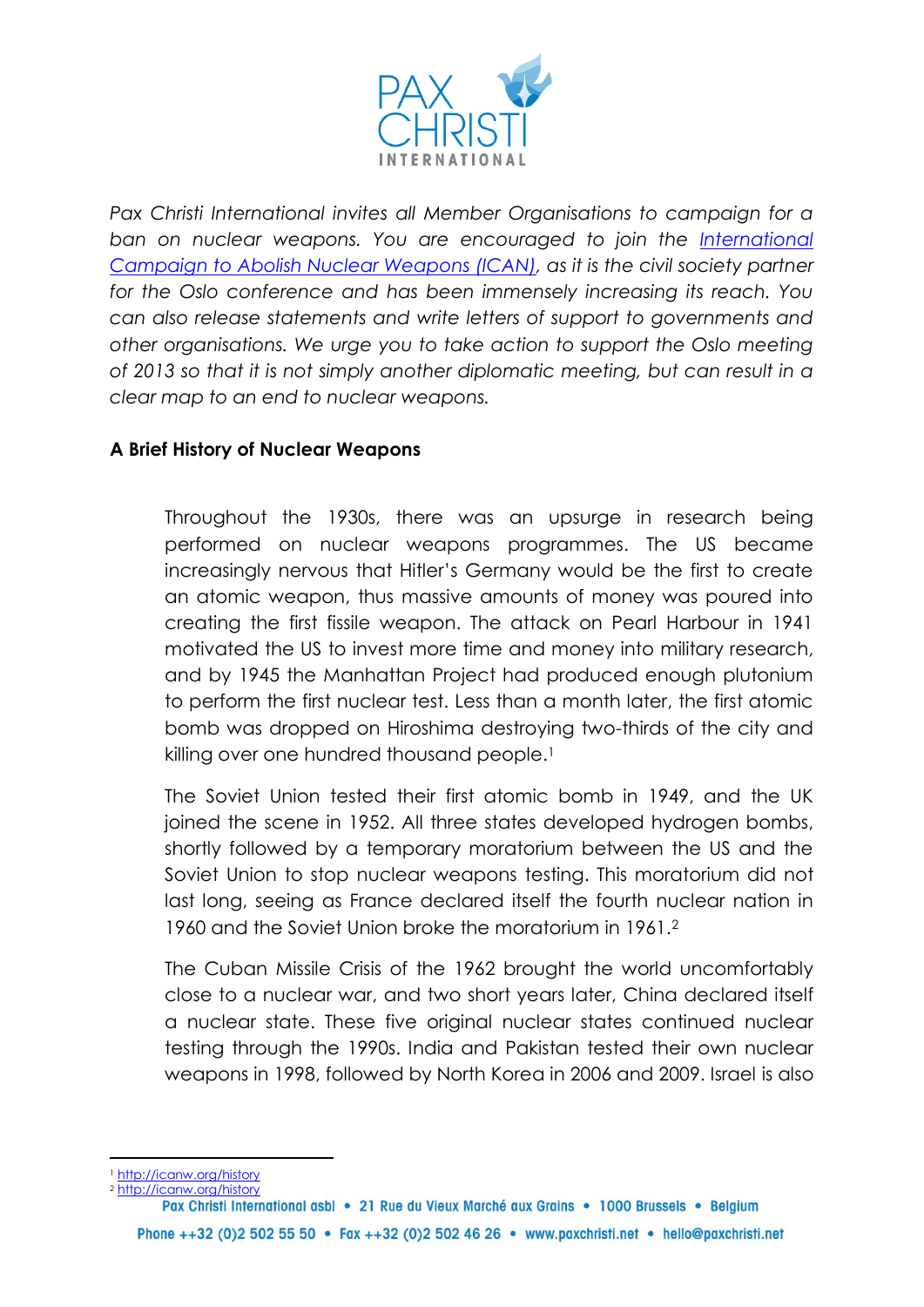known to have nuclear weapons; however, they have never participated in a nuclear test.<sup>3</sup>

The 1960s through the 1980s was a hostile time between the Soviet Union and the US, with the nuclear arms race going strong. The two states had their weapons aimed at each other, and a military doctrine was applied to the scenario: "mutually assured destruction" (MAD). This assumed that both sides had enough weapons in their arsenals to annihilate the other. A war between the USSR and the US would have undoubtedly impacted the entire world.<sup>4</sup>

#### **Headed Towards Disarmament**

Since the 1970s, the US and the USSR have been working to reduce their nuclear arsenals, beginning with the Strategic Arms Limitation Treaty (SALT I & II). In 1987, the US and Russia signed the Intermediate-Range Nuclear Forces Treaty which sought to eliminate land-based intermediate and shorter-range missiles. Then, in 1991, the Strategic Arms Reduction Treaty (START) was signed with the intentions of limiting the number of heavy bombers, inter-continental ballistic missiles, submarine-launched ballistic missiles, launchers, and warheads. The second version of this treaty came into play in 1995 which further limited their strategic arsenals. This treaty has not entered into force. Russia declared START void when the US withdrew from the Anti-Ballistic Missile Treaty in 2002. START was replaced by the Strategy Offensive Treaty (SORT), or the Moscow Treaty, and it limits the nuclear arsenals of the two nations. SORT expired December of 2012.<sup>5</sup> A new START agreement was negotiated and entered into force in February 2011.

Several former nuclear-weapon-holding states have voluntarily eliminated their nuclear weapons programs in order to sign the Nuclear Non-Proliferation Treaty (NPT). Belarus, Ukraine, Kazakhstan, and South Africa have each given up their programmes. Despite the positive effort by some states, the total number of nuclear weapons, including operational warheads, spares, active and inactive storage, and intact warheads awaiting dismantlement, is estimated at 19,000 in 2012.<sup>6</sup> The United States is believed to hold 8,000 nuclear forces; Russia, 10,000; UK,

<sup>3</sup> <http://icanw.org/history>

<sup>4</sup> <http://icanw.org/history>

<sup>5</sup> <http://icanw.org/history>

<sup>6</sup> <http://www.sipri.org/research/armaments/nuclear-forces>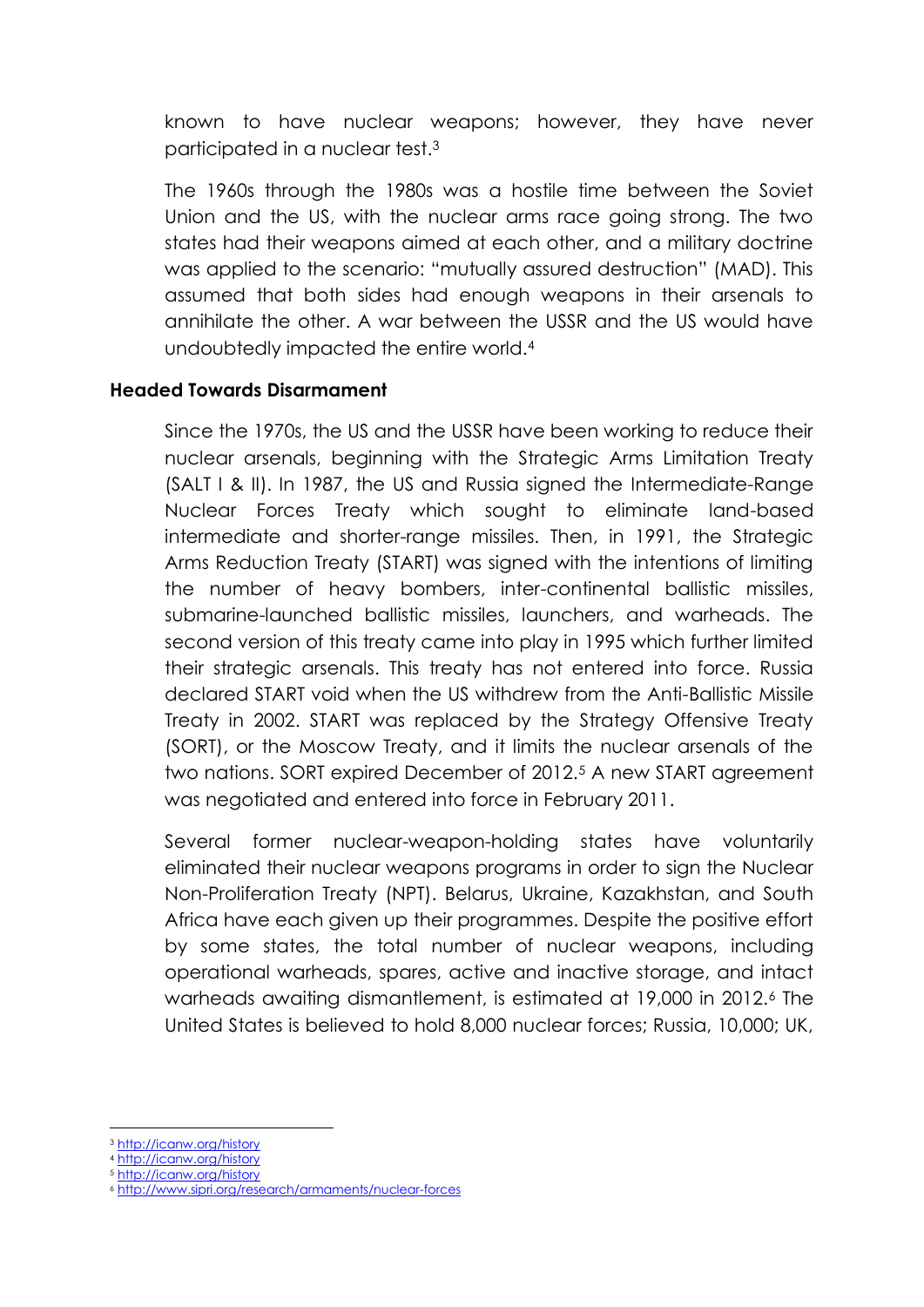225; France, 300; China, 240; India, 80-100; Pakistan, 90-110; Israel, 80; and North Korea, 1-10.<sup>7</sup>

#### **What are the consequences of using them?**

There are a multitude of consequences to employing nuclear weapons in modern society: death, infrastructure and a diversion of resources, and negative impacts on health and the environment.

#### *Death*

A single nuclear explosion can kill hundreds of thousands of people instantly. It is estimated that approximately 150,000 people died following the bombing of Hiroshima and 75,000 in Nagasaki.<sup>8</sup> If a nuclear war employing only a small fraction of today's arsenals were to occur, casualties would likely reach into the tens of millions.

The effects of the bombings continue to be seen. As of August 2004, 237,062 people had died as a result of the Hiroshima bomb, with 270,000 people affected by the bomb still living in Japan.<sup>9</sup>

If there were to be a nuclear war between India and Pakistan, for instance, the results would be astonishing. Each country holds enough nuclear weapons to lead to approximately 44 million casualties.<sup>10</sup> Another study that has been conducted is the study of an attack by the US on Russia and China. If the US attacked these two states with 2,200 weapons, it would likely produce 86.4 Tg of soot which is enough to create Ice Age conditions, negatively impact global agriculture, and potentially lead to mass starvation.<sup>11</sup>

*Infrastructure & Diversion of Resources*

The use of nuclear weapons destroys the infrastructure that is necessary in order to recover from a nuclear, or any kind of, disaster. Hospitals, roads, transportation systems, and communications equipment would be demolished; people would be stranded and unable to receive adequate care if a nuclear event were to occur. In the event of a global nuclear disaster, unaffected states would have little to no time to react and

<sup>7</sup> <http://www.sipri.org/research/armaments/nuclear-forces>

<sup>8</sup> <http://www.aasc.ucla.edu/cab/200708230009.html>

<sup>9</sup> <http://icanw.org/radiation-human-health>

<sup>10</sup> <http://climate.envsci.rutgers.edu/pdf/ToonRobockTurcoPhysicsToday.pdf>

<sup>11</sup> <http://climate.envsci.rutgers.edu/pdf/ToonRobockTurcoPhysicsToday.pdf>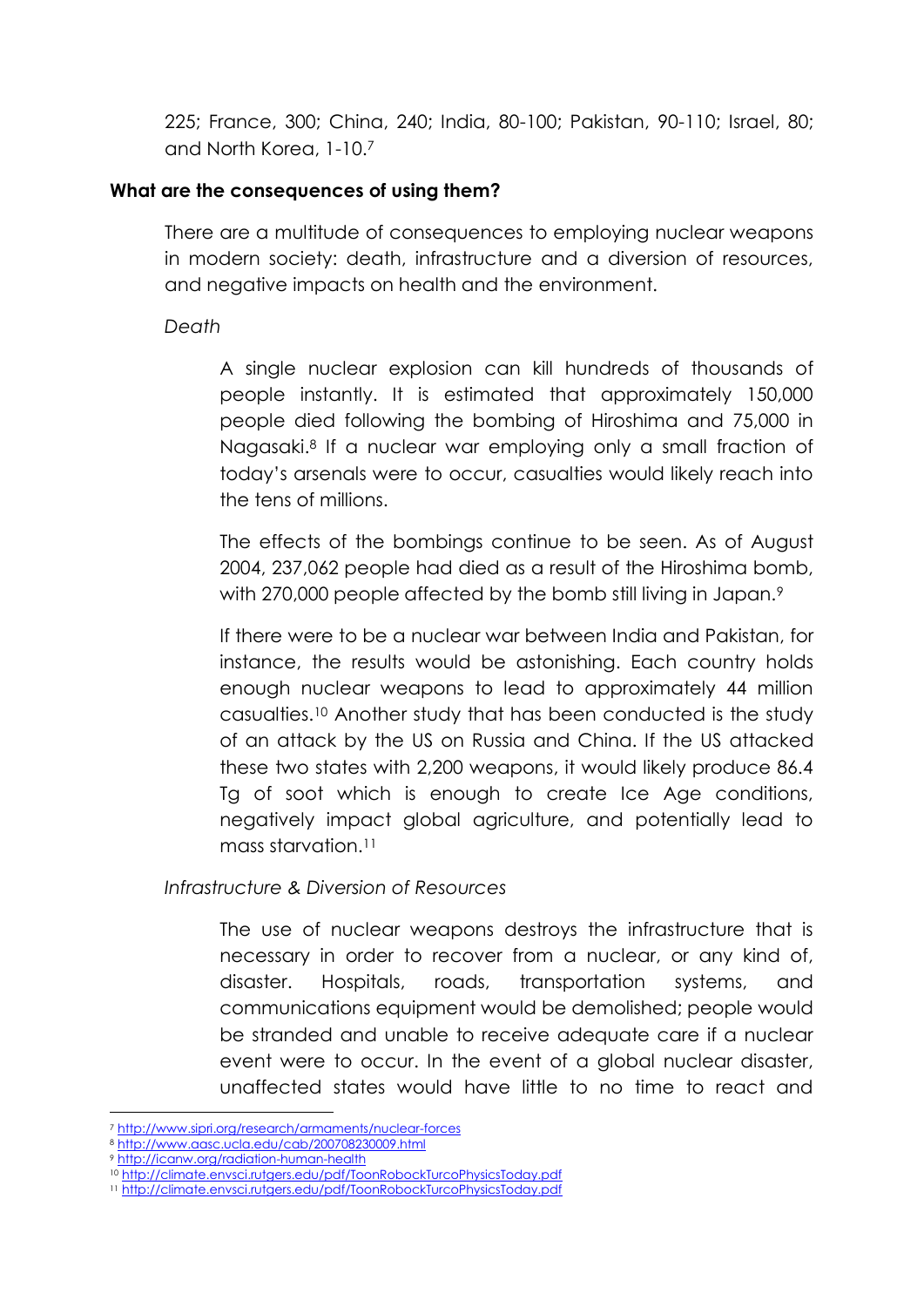reorganize their relief efforts. Outside aid often provides the motivation for a state to rebuild their society and rebinds society, and a lack of this aid would lead to feelings of being deserted and extremely isolated.<sup>12</sup>

Moreover, there is a massive division of resources into the research, development, production, and deployment of nuclear weapons. This comes at the expense of human and social needs. The world spends over \$100 billion on nuclear weapons annually,<sup>13</sup> yet nuclear weapons serve no purpose in addressing challenges such as poverty, health, climate change, and terrorism. Using vast financial resources each year for maintaining nuclear arsenals is inappropriate seeing as funds for social welfare, health care, and education are continuously decreasing.<sup>14</sup>

## *Environment*

Nuclear explosions have a number of environmental effects, including both immediate and long-term change. Instant effects include shockwaves which would cause blast damage, as well as thermal radiation and extensive fires, causing the burning of organic material. There is also the issue of fallout, which is when radioactive particles fall to earth after a nuclear explosion. This can occur within twenty-four hours of the explosion, or days to years later. Additionally, under the umbrella of fallout, there is tropospheric fallout in which radioactive material returns to earth through precipitation and covers plants and animals in radioactive dust, and stratospheric fallout which primarily occurs in temperate climates and is less radioactive.<sup>15</sup>

Recent studies show that in a low intensity nuclear exchange between India and Pakistan, the environmental effects would be catastrophic. The smoke produced from the explosions and resulting fires would block out sunlight and massively cool the planet creating a "little ice age" within a few weeks. Not only would the temperatures decrease an estimated 1.25 degrees Celsius, but growing seasons would be drastically affected.<sup>16</sup> Growing seasons would be shortened, thus those crops that need

<sup>12</sup> <http://www.cato.org/pubs/pas/pa009.html>

<sup>13</sup> <http://ippnw.org/catastrophic-consequences.html>

<sup>14</sup> <http://www.pressenza.com/2012/05/statement-on-humanitarian-dimensions-of-nuclear-disarmament/>

<sup>15</sup> [http://isnap.nd.edu/Lectures/nuclear\\_warfare/Environmental\\_Effects\\_of\\_Nuclear\\_War.pdf](http://isnap.nd.edu/Lectures/nuclear_warfare/Environmental_Effects_of_Nuclear_War.pdf)

<sup>&</sup>lt;sup>16</sup> [http://isnap.nd.edu/Lectures/nuclear\\_warfare/Environmental\\_Effects\\_of\\_Nuclear\\_War.pdf](http://isnap.nd.edu/Lectures/nuclear_warfare/Environmental_Effects_of_Nuclear_War.pdf)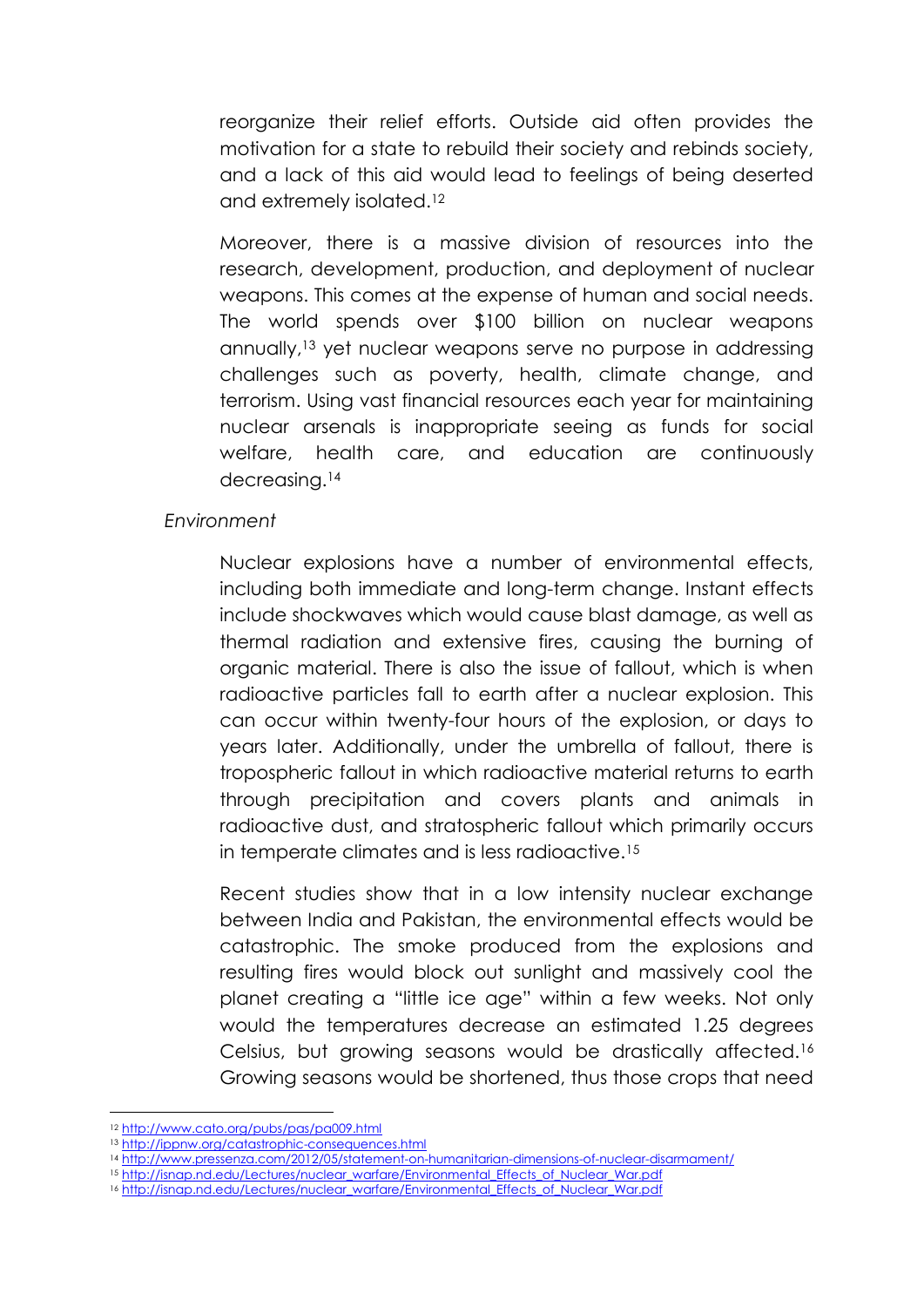the entire growing period would not produce a yield and others would produce a smaller yield. It would also be darker with less precipitation, further damaging yields. Furthermore, it is likely that countries would stop shipping food, fuel, fertilizer, and seeds in order to be able to feed their own citizens, resulting in a crisis, since global grain stocks can only feed the world's population for approximately two months.<sup>17</sup> Due to increased ozone depletion, ultraviolet radiation would also be significantly worsened.

#### *Health*

Nuclear weapons release ionizing radiation which causes both immediate and long-term effects. Radiation is released throughout the production of nuclear weapons and has been known to cause genetic defects, mental impedance, immune destruction, stillbirths, and most notably cancer.<sup>18</sup> It is estimated that over 13 million people have become victims of radiation pollution related to nuclear weapon production.<sup>19</sup>

The complete process of developing nuclear weapons has overwhelming health effects. In the early stages, the mining and processing of uranium leads to inhalation of chemicals and uranium exposure, which can ultimately result in reproductive and developmental issues, diminished bone growth, and DNA damage. It has been found that those working in uranium mines have a significant increase in chromosomal aberrations, which often result in physical or mental abnormalities.<sup>20</sup>

It is possible for a cell to repair DNA damage caused by low levels of damage; however, faulty repairs may lead to spreading of abnormal cells which in turn can cause cancer. These forms of cancer may take up to several decades to fully develop and be detected, proven by the fact that many who were affected by exposure following the bombings of Hiroshima and Nagasaki are just now starting to show an increase in cancer rates.<sup>21</sup>

When there is a higher level of radiation, cell death occurs. In the gastrointestinal tract and bone marrow, cells may not be replaced quickly enough, resulting in failing tissue. This can be

<sup>17</sup> <http://www.time.com/time/health/article/0,8599,1873164,00.html>

<sup>18</sup> <http://www.nuclearfiles.org/menu/key-issues/nuclear-weapons/issues/effects/effects-of-nuclear-weapons.htm>

<sup>19</sup> <http://www.nuclearfiles.org/menu/key-issues/nuclear-weapons/issues/effects/effects-of-nuclear-weapons.htm>

<sup>20</sup> [https://ill.lib.neu.edu/illiad/snell//illiad.dll?Action=10&Form=75&Value=445309](https://ill.lib.neu.edu/illiad/snell/illiad.dll?Action=10&Form=75&Value=445309)

<sup>21</sup> <http://icanw.org/radiation-human-health>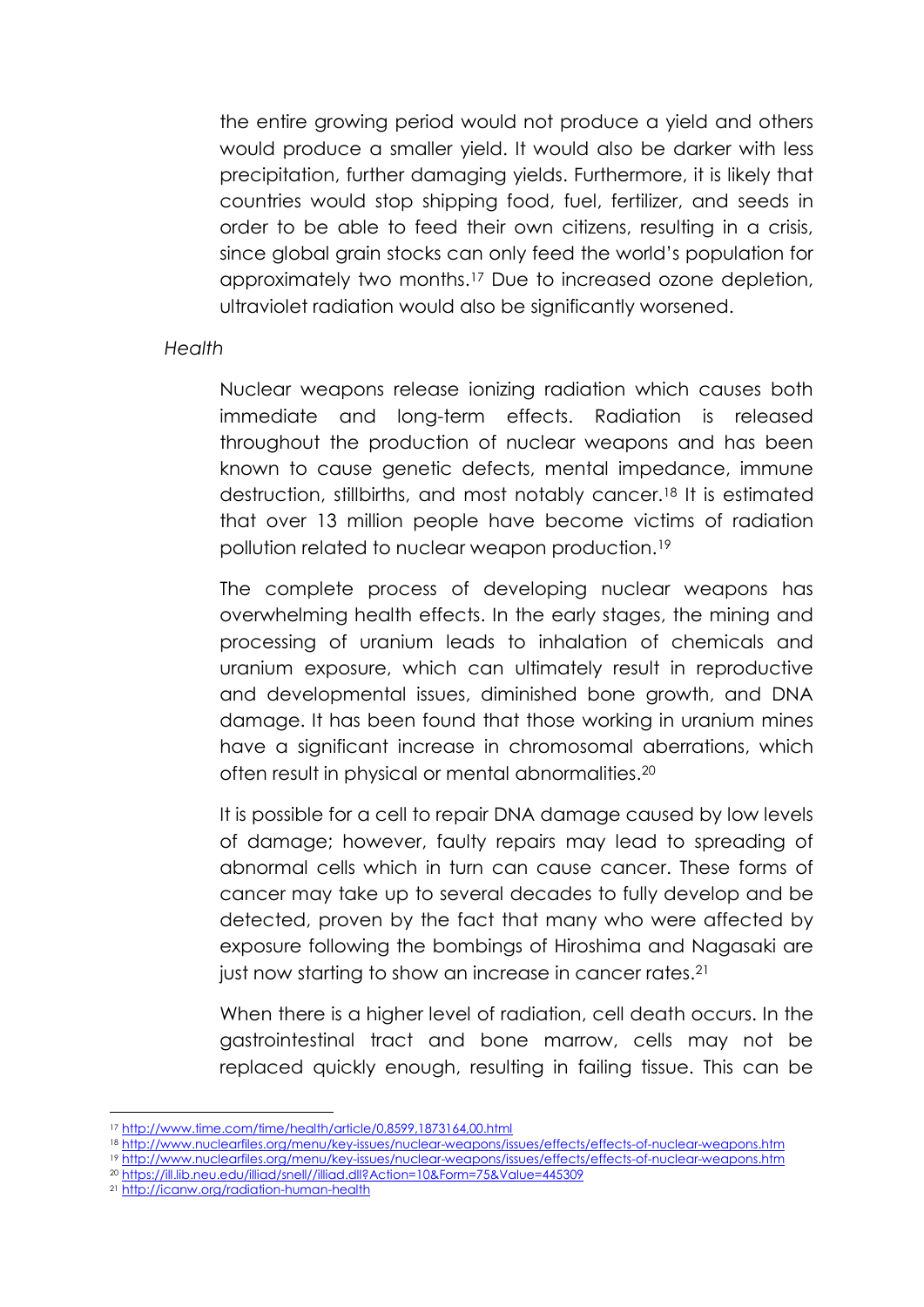fatal and makes the foetus extremely vulnerable. If the foetus is exposed to radiation, the risk of childhood cancer increases. Inadequate brain development is also a common problem for individuals who were exposed to radiation while in the womb. If damage to the DNA occurs in a reproductive cell, then the genetic effects may be passed on.<sup>22</sup>

#### **Law**

The debate on the legality of nuclear weapons was heightened in 1996 when the question came before the International Court of Justice. There was not a unanimous decision about the legality of the weapons or their use; instead, the judges found that the use of nuclear weapons would be generally contrary to the principles of international humanitarian law (IHL).23. The four fundamental aspects of IHL are distinction, proportionality, necessity, and controllability, all of which assist in defining nuclear weapons as violations of IHL.

There are three main *humanitarian* purposes of IHL, which are: (1) protecting combatants and civilians from unnecessary suffering; (2) protecting those who fall to the enemy; and (3) facilitating the restoration of peace.<sup>24</sup> Thus, disarming countries that maintain, or are developing, a nuclear weapons programme is essential. It is the duty of international bodies to develop a binding treaty that will work towards eliminating the existence of nuclear weapons. There are already legal requirements that support the non-use of nuclear weapons, which assists in achieving the ultimate goal of nuclear disarmament by underpinning the fact that these weapons are illegitimate.<sup>25</sup>

The rule of distinction states that when using weapons, it is vital that a clear distinction is made between non-combatants and military targets at all times; thus prohibits the use of a weapon that cannot make this distinction. Nuclear weapons are unable to be controlled, as witnessed through the bombings of Hiroshima and Nagasaki, in which tens of thousands of civilians were injured.<sup>26</sup>

The rule of proportionality requires that weapons only be used if the "potential collateral effects upon non-combatants" is proportional to the military advantage anticipated by the attack.<sup>27</sup> This rule also

1

<sup>22</sup> <http://icanw.org/radiation-human-health>

<sup>23</sup> <http://www.icj-cij.org/docket/files/95/7495.pdf>

<sup>24</sup> <http://0-www.lexisnexis.com.ilsprod.lib.neu.edu/hottopics/lnacademic/?verb=sr&csi=6742>

<sup>25</sup> <http://0-www.lexisnexis.com.ilsprod.lib.neu.edu/hottopics/lnacademic/?verb=sr&csi=6742> <sup>26</sup> <http://0-www.lexisnexis.com.ilsprod.lib.neu.edu/hottopics/lnacademic/?verb=sr&csi=6742>

<sup>27</sup> <http://0-www.lexisnexis.com.ilsprod.lib.neu.edu/hottopics/lnacademic/?verb=sr&csi=6742>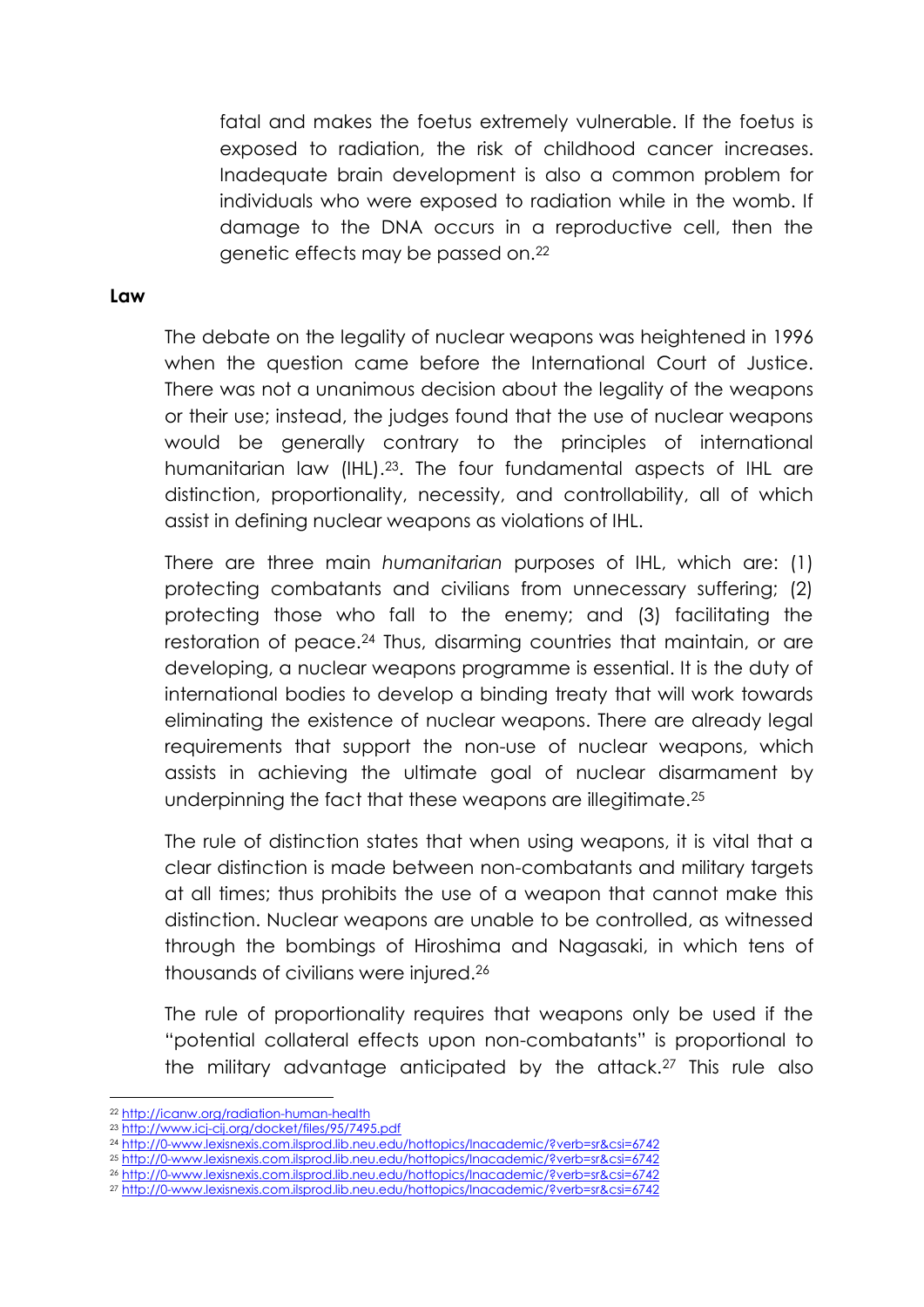requires that any state using a given weapon, control the effects of such weapon. With nuclear weapons, this proves to be virtually impossible, seeing as hundreds of thousands of innocent civilians can be impacted by a single nuclear attack, which cannot be controlled by the state perpetrating the violence.

The rule of necessity articulates that a state may only use a level of force that is necessary to achieve the military objective of the strike, and any additional force is unlawful.<sup>28</sup> According to the US, the reason that they attacked Hiroshima and Nagasaki with such a powerful weapon was to end a war that they most likely would have lost, and to prevent thousands of lives from being lost on both sides through a land invasion. Using a nuclear weapon, the atomic bomb, was by no means to be considered a necessary action. The US chose to put hundreds of thousands of people in danger in order to save American lives, and this incredibly selfish action should not be legally allowed to occur.

The final fundamental rule of controllability says that a state cannot use a weapon if the effects cannot be controlled, as such is the case with nuclear weapons. Again referring to Hiroshima and Nagasaki as an example, the effects of nuclear weapons were essentially unknown then; they had finally developed a working bomb and the US jumped at the chance to use it without fully discovering, or revealing, the aftereffects.

## **Conclusion**

There are countless reasons to support the elimination of nuclear weapons, and a treaty banning nuclear weapons is a positive step in that direction. The conference in Norway is, in itself, not the start of a process leading to such a ban. However, there is a chance that the results presented in Oslo will lead to the start of a process. This could include a meeting which would focus on the prevention of any use of nuclear weapons with the conclusion that preventing use requires a ban. This follows the pattern established by humanitarian disarmament treaties- the anti-personnel land mine treaty and the convention on cluster munitions. There is a noticeable trend in discussions about weapons overall (whether they are small arms or nuclear bombs) to focus efforts on the impact on people. This humanitarian approach has demonstrated success. Even when countries do not subscribe directly

<sup>1</sup> <sup>28</sup> <http://0-www.lexisnexis.com.ilsprod.lib.neu.edu/hottopics/lnacademic/?verb=sr&csi=6742>